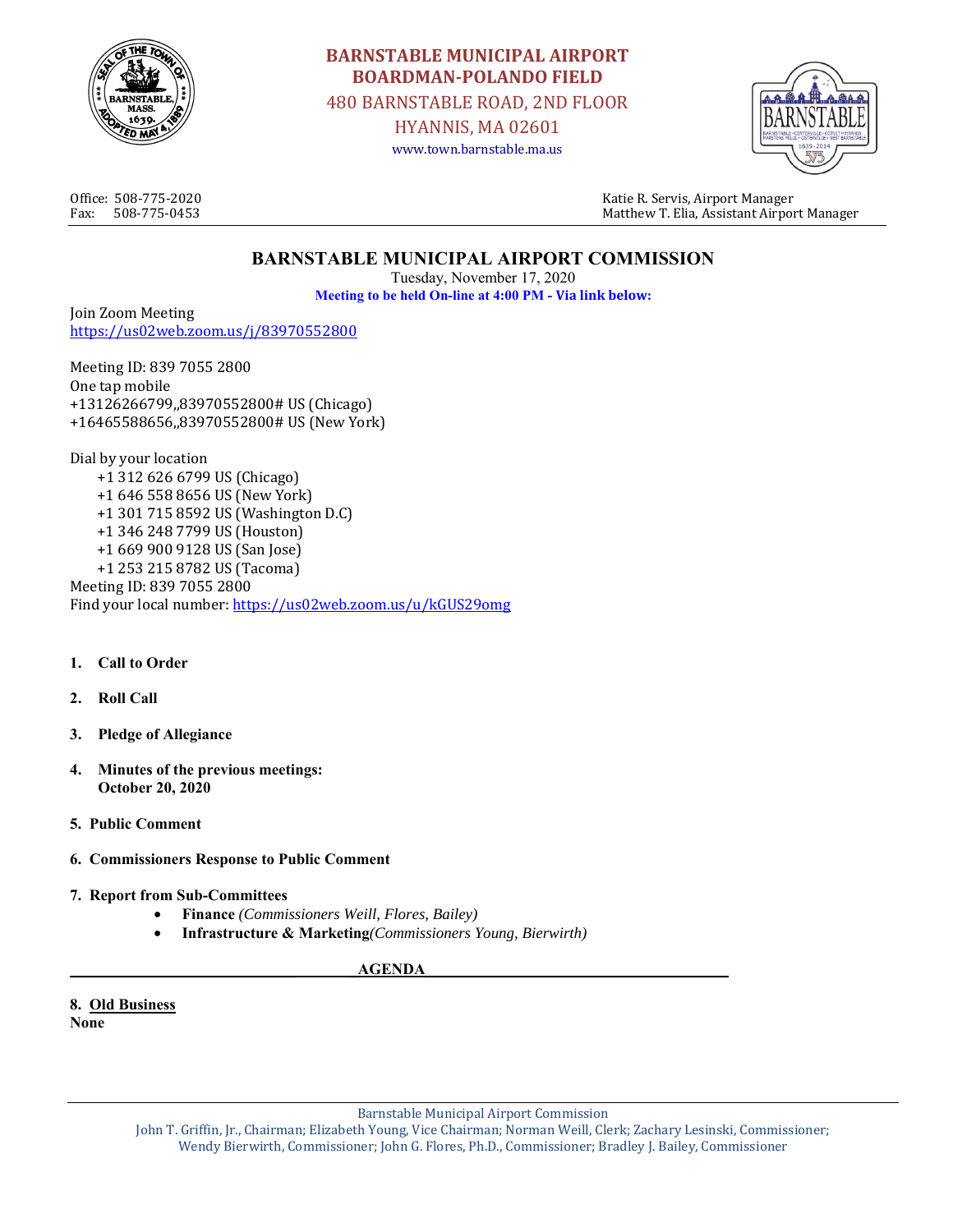#### **9. New Business**

**EXECUTIVE SESSION: Executive Session pursuant to G.L. c. 30A, § 21(a)6)) to discuss and consider potential lease modifications with Rectrix/Ross Aviation as an open meeting may have a detrimental effect on the negotiating position of the Commission.** 

**COM1120-01 Approval of the Barnstable Municipal Airport Jet A Fuel Pricing Program.** 

**COM1120-02 Approval of the Standard License Agreement by and between Barnstable Municipal Airport and Heritage Turbines, Inc.** 

**COM1120-03 Approval of the Project Change Order in the Amount of \$5,302.00 for the Aircraft Rescue and Firefighting Building Reroofing Project by and between Barnstable Municipal Airport and Capeway Roofing.** 

**COM1120-04 – Business Plan Update FY2021 Q2** 

#### **COM1120-05 - Approval of the Revised FY2022 Proposed Capital Improvement Plan (CIP)**

#### **10. Report of Special Committees**

- Noise Report (July, October, January, April)
- Yarmouth Representative Comments
- Airport Manager's Report

#### **Updates:**

- o Airport Finances Update
- o Airport Tree Clearing Project Update
- o PFOS/Public Involvement Plan & Update
	- o Extension request for reporting and analysis due to lab analysis (COVID delays)
- o ARFF/SRE Roof Replacement Update
- o Airport Master Plan Update
- o FY2022 Budget Planning underway
- o Airport Rates & Charges Update (2021 review post-COVID19)
	- FY2022 effort
- o Future Tank Development (Master Plan Alternatives)
- o Terminal name to celebrate 90th Anniversary for Boardman/Polando Flight (date?)

#### **11. Announcements –** Commissioner's Comments

- **12**. Matters not reasonably anticipated by the Chair
- **13. Adjournment** Next Meeting, December 15, 2020

Please Note: The list of matters, are those reasonably anticipated by the Chair, which may be discussed at the meeting. Not all items listed may in fact be discussed and other items not listed may in fact be discussed and other items not listed may also be brought up for discussion to the extent permitted by law. It is possible that if it so votes, the Commission may go into executive session. The Commission may also act on items in an order other than they appear on this agenda.

#### **AGENDA ITEMS**

**As Chair of the Airport Commission, I move to go into Executive Session pursuant to G.L. c. 30A, § 21(a)(6) to discuss and consider potential lease modifications with Rectrix/Ross Aviation as an open meeting may have a detrimental effect on the negotiating position of the Commission. The meeting will reconvene in open session after the Executive Session.**